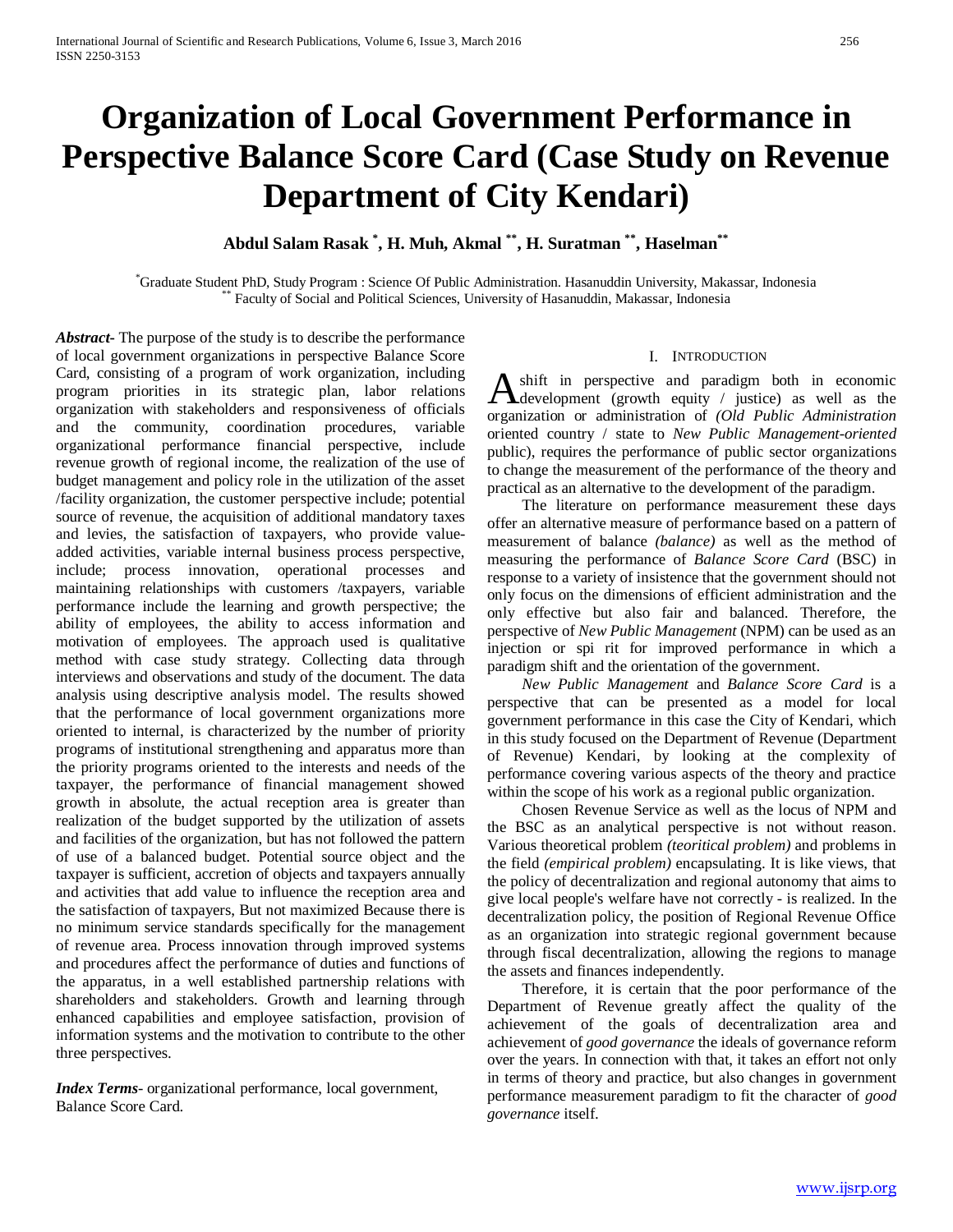One model of performance measurement organizations that are considered relevant to the problem is the measurement model proposed by Kaplan (1996: 15, 67) to take measurements of all activities undertaken by the company, a good activity can be measured both qualitatively and quantitatively, consisting of; financial perspective, customer perspective, internal business process and learning and growth perspective.

#### II. RESEARCH METHODS

 This research is a descriptive study using a qualitative approach. This research was conducted in the city of Kendari Southeast Sulawesi Province, on Department of Revenue (Department of Revenue) Government of Kendari. Concretely informant in researching the development of management and pengkatan performance asset management and revenue (PAD) Kendari set purporsive as many as 27 people with the details as follows: (1) Internal Revenue Service (Department of Revenue) City of Kendari consisting of; Head of the Department of Revenue, Head of Division / Section Department of Revenue, Head of Unit, Department of Revenue, and the Head of Sub Division of Administration Regional Revenue Office. (2) Department / agencies involved include; Head of Urban, Head of Economic Affairs, Head of the Health Department, the head of the Sanitation Department, Head of Department of Animal Husbandry, head of the Department of City Planning, Head of Markets, Head of Department of Public Works, Head of Department of Housing, the head of the Civil Registry, and the head of Agency business park (BP); (3) The relevant government officials namely; Mayor and Chairman of the Parliament Kendari Kendari; (4) Mandatory taxes and levies are taken from Kendari City Entrepreneurs Association (IPL).

 To obtain the data, the field research techniques used documentary techniques, observation and interview techniques. The data analysis using the model of Miles and Hubermans (1992) with interactive models through *data reduction, data presentation and conclusion.*

#### III. RESULTS AND DISCUSSION

 Objective of this study was to describe a variety of things that are considered significant in improving the performance of public organizations / government in the area of revenue management in particular those working dilingkup Regional Revenue Office of Kendari, as a result of performance measurement refers to the measurement of *Balanced Score Card* Kaplan and Norton (1996).

### **1. Orientation of Local Government Performance Kendari**

 The first parameter of the dimensional orientation of local government performance, is a priority program in accordance with *the* expectations of *stakeholders,* showed a cross substitution. revenue management sector priority program areas covered by the Strategic Plan and Work Plan (Renja) 2013-2017, outlined in the work plan of the Regional Revenue Office Kendari more internally oriented, to strengthening the institutional and personnel manager. The comparison is to program the 5 strategically-oriented program of internal versus external 2-oriented program, and of the 61 activities or work plan 33 oriented institutional strengthening and only 28 communityoriented activities to the taxpayer. Thus it can be interpreted that the strategic program or priority less as expected by *shareholders* and *stakeholders.*

 There are several factors that cause the performance of local government in this case the Department of Revenue of Kendari more internally oriented, among others; public participation in the drafting is not well-organized, because the legislators are less capable of organizing the interests and needs of constituents, every year there are two new programs proposed in the Work Plan (Renja), third budget constraints necessitated rationalization program through changes to the budget.

 The second parameter is; the government seeks to improve relations with *shareholders* and *stakeholders* through the coordination procedures with the relevant agencies of the government's weakness and lack berfungsian; in providing services to the public. Although not maximized Regional Revenue Office of Kendari as agencies from local revenues annually conduct a community satisfaction survey or compulsory taxes and levies, as well as providing boxes and post complaints. The results of satisfaction surveys and complaints of tax payers and levies are not always followed up in the form of policies, feedback suggestions and complaints from taxpayers are often ignored and not didisposisi as a follow-up step, citing budget constraints. This fact supports the assertion Prasojo (2012) which states that the mechanism for public complaints is available only on a formal level but without follow-up. On the one hand, according Lenvine case (1990) the more follow-up to the needs and aspirations of the people who programmed and run by the organization, the government orgaisasi performance is considered good.

 The third parameter of the orientation of the organization's performance is an attempt to minimize anxiety and public officials / taxpayer in tax and levies. This aspect illustrates that the efforts made by the government of Kendari in this case the Department of Revenue is not maximized., Still oriented internally. Department of Revenue more focus on service management revenue (PAD) and Levy area, through the program administrative services and capacity building resources power apparatus. Department of Revenue of Kendari not have the regulatory minimum service standards, still referring to Government Regulation No. 65 Year 2005 on Service Standards Mi Nimal. Budget constraints led to a program oriented to the interests of the taxpayer and levies can not be implemented, as well as the strength of certain officials in bargaining with decision makers and shift the priority order.

 `Based on the empirical facts, it appears that the Regional Revenue Office organizational performance Kendari, in linking the vision, mission, goals and objectives to be achieved, pretty consistent. But still tend to be oriented proportionally internal impressed substituted to the public interest. Therefore, there are still programs that need to be stressed. Performance orientation of public or governmental organization suggested the new public management, are changing the ways and models of traditional public bureaucracies towards the ways and models of private and market developments. No longer practiced way - how the legitimacy of public bureaucracy to the rescue of discretion in the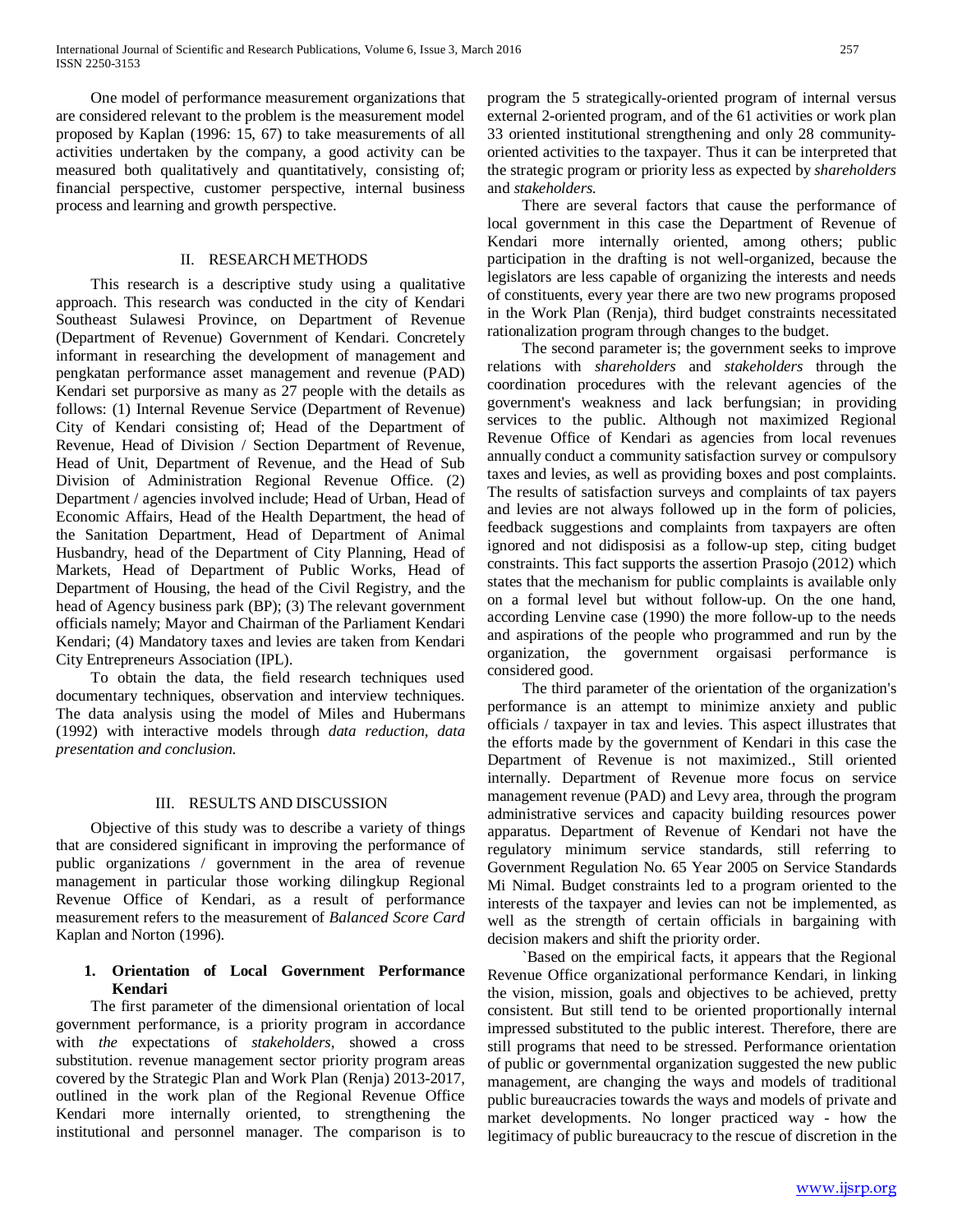administration of government bureaucracy (Christopher Hood, 1995).

### **2. Performance Revenue Service in the Financial Perspective.**

 There are three parameters that are applied to analyze this dimension, and all of them provide sufficient evidence emprik. In general, the financial management of the Regional Revenue Office Kendari, achieving good liquidity, so does the level of profitability, but the ratio of budget absorption with local revenues fluctuate. Personnel expenditures which consist of routine expenditure and increasing the capacity of domain over an employee.

 The growth of revenue receipts Kendari City area, is growing in proportion (57.91%) is smaller than the realization of the budget (85%). However, in absolute terms the realization of revenue from local income is greater than expenditure area. Department of Revenue in the management of local revenue reduce costs / expenditures by maximizing income.

 Realization of Kendari 2013-2014 budget, showing the local government's financial liquidity is quite good. comparison of the allocation of funds from the central government funding provided by the proportion of its own. (solvency). shows that the profitability of realization of budgetary revenue and expenditure reached 52.58%, above the average standard. Referring to the principle of performance-based financing efficiency describes the level of profitability of the financial management of the Regional Revenue Office Kendari cuku p good but not maximized. The allocation of the budget is predominantly used for institutional strengthening of its duties and functions in accordance with the Department of Revenue as revenue management institutions and reception area.

### **3. Performance Revenue Service Kendari in Customer Perspective**

 The first parameter is the customer's perspective, a potential source of revenue and income relating to the area of revenue growth in the previous discussion. Potential source of revenue that is in the scope of government work Kendari, adequate, namely [Revenue areas, Equity and other revenues that are considered legitimate. But there are still many potential sources of revenue that are not managed, among others; street lighting tax, tax non-metallic minerals and rocks, soil water taxes and fees for acquisition of land and buildings. levies administered is incorporated in the use of regional assets retribution.

 The second parameter is the development of the object and the taxpayer as defined in *the Balance Score Card* approach known as customer growth. Facts found in this parameter is the development of the object of taxation and levies in line with the dynamics of regional economic growth and development of other public service sectors. The data series shows the growth in the amount of taxes and levies object is not in accordance with the announced target of extending the program policy. But the increase in the number of objects on the reception of certain species, for the Department of Revenue is significant in improving the acceptance of local revenue (PAD).

 The third parameter is the customer's perspective; Customer acquisition is the addition of an object and taxpayers by comparing the percentage gain (addition) of new taxpayer with tax revenues and levies. facts discovered the author suggests the addition of compulsory taxes and levies in line with the growing number of tax object.

 The fourth parameter is; taxpayer satisfaction is one dimension or indicator to measure the organization's performance in maintaining and acquiring objects and taxpayers. Empirical facts showed that the Department of Revenue in service revenue management is not maximized. It was marked by the persistence of the *complaints* of taxpayers and levy, on several aspects. The fifth parameter is the customer's perspective; activities that provide added value; a close relationship with customers or the public trust. The facts found in the author's perspective, shows, activities that can provide added value, among others; product / service attributes or shape desired by the customer (taxpayer) for objects invite and levies; customer relationship, such approaches can increase the satisfaction of the taxpayer; *image and reparation,* can be done through the climate and maintain the efficiency report as promised.

 The facts described show that the Department of Revenue Kendari city in increasing local revenues, conducted a series of activities that can provide added value. Although the results and usefulness have not shown satisfactory results directly to increased local revenue receipts. The expected conditions of this parameter is an activity that can increase the economic capacity of the taxpayer, so as to provide feedback to the receipt of income.

#### **4. Performance Revenue Service Kendari in Internal Process Perspective**

 The first parameter of this dimension is; process innovation; namely the efforts made in the form of action or system changes, as well as creativity in product form of facilitation. Facts discovered authors relatively less support parameters of innovation in the scope of the Department of Revenue. The fact empirically that most support the idea Gasperzs (2005) and Kaplan (1996) that the process of innovation, internal process improvement implementation of the tasks and functions of the organization and working relationship developed basically aims to strengthen the organization in carrying out its duties and functions to enhance the broader role. Cooperation carried out in order to overcome all the limitations of the resources owned; be it human resources, material resources, financial resources and technology resources.

 The second parameter of the internal process perspective is the operational process; meaningful as improvements are made to increase the intensity of regional revenue management process. repairs performed strongly supports the process of revenue management in particular areas Local Revenue (PAD) and other income are considered valid. In general, this parameter is quite good although not maximized as expected ..

 The third parameter of the internal business process perspective is; maintenance of relationships with taxpayers and levies; the responsibility of the government (Department of Revenue) as a management institution fostering relationships with taxpayers and levies, through programs that can enhance the excitement (resp on) of tax payers, men u mbuhkan sense of community, increase community understanding of the mechanisms and procedures management of taxes and levies.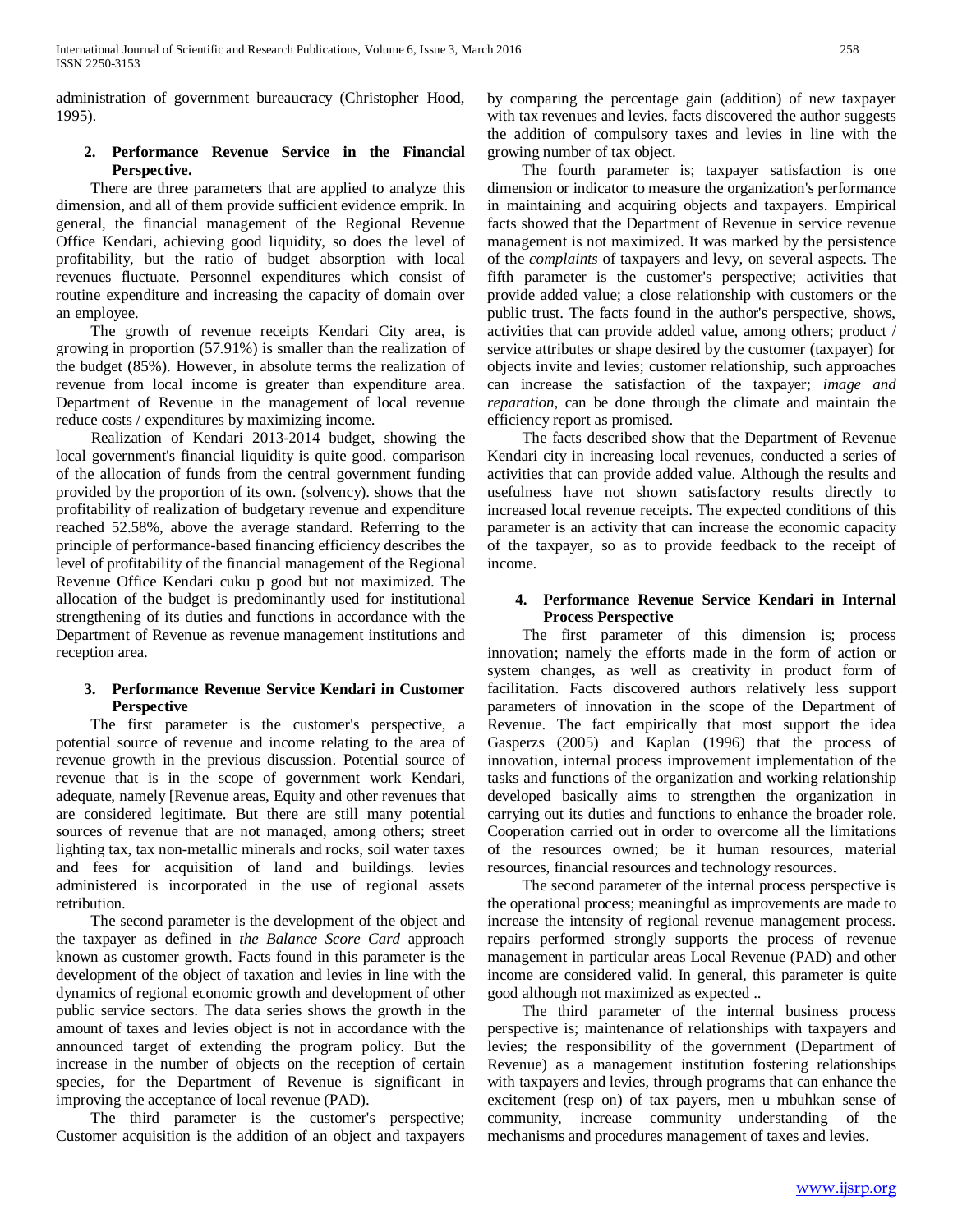## **5. Performance Revenue Service Kendari in Learning and Growth Perspective.**

 The first parameter of the performance of Department of Revenue in the learning and growth perspective, is the ability Employees; which is divided into, employee satisfaction, consists of three main points yaklni; employee satisfaction, mutation and staffing as well as employee productivity. Mutations and staffing, and employee productivity. In general the facts supporting the ability of employees fairly but not maximized.

 As one indicator of skills and competencies, employee satisfaction, measured from its involvement in decision making, recognition of others, the ability to access to information, encouragement to creativity and initiative as well as support from superiors. Regional Revenue Service employee involvement in decision making in accordance with the level of the duties and functions as well as their respective capacities. Employee involvement in the process of determining the dominant object number and taxpayer as well as the determination of the value of taxes and levies as well as revenue (PAD) others are considered valid. The process of setting refers to the results of potency data subject, object and taxpayer in the scope of the Regional Revenue Office Kendari.

 Then trust the leader or boss, to develop creativity in the performance of duties and functions of employees in the management of local revenue, especially revenue (PAD) and other revenues that are considered legitimate, tend to be technical and operational, so that the employee creativity and innovation become a necessity. In mutation and staffing level Department of Revenue, the fact that the authors found no suggestion of leaders Work Units (SKPD) (Department of Revenue) Kendari. All events placement of officials is processed solely by Regional Personnel Agency (BKD), ranging from the identification of the vacant positions, nominating candidates, and the issuance of a decision of appointment. There is also no Work Units (SKPD) leaders who dared refuse *dropping* officials. The reason, it is the authority Baperjakat, and dependent "users" to lift anyone in any positions. The position of authority Work Units (SKPD) leaders accept the officials placed dilingkup works. Although the positions that are technically functional, some proposed or recommended by the leadership of Work Units (SKPD) (Department of Revenue) Kendari.

 The second parameter is the learning and growth perspective; the ability of information systems; the Regional Revenue Office Kendari carry out its duties and functions managing local revenue, especially revenue (PAD) and other income are considered valid, sufficient to provide the information system, in accordance with the structure of the duties and functions of each field. To support the use of the existing management information systems Revenue Service Kendari education and training programs for employees every year.

 The third parameter learning and growth perspective, is employee motivation. Facts discovered authors showed no attempt device financial management (Department of Revenue) Kendari to m Enhancing employee motivation, among others, technical guidance and facilitation enhancement of skills and abilities of employees (capacity), the provision of facilities and infrastructure, the provision of *rewards* on job performance of employees, or compensation and incentives for activities and

additional tasks. The budget allocation for the facilitation work program associated with increased employee motivation in 2014, amounting to 1.5 billion rupiah.

 Placement of employees in the field of employment in accordance with komptensinya, as well as technical guidance and education acquired skills be the driving employee in performing the tasks given. It was also the reason leader give confidence to employees to develop kreatvitas. Technical training and functional yet reach all employees menyebabkab responsiveness as employees are less satisfied. Level leadership of the Regional Revenue less communicate causes that not all employees included education and training, both technical and functional.

 The empirical facts give gam barrage that there is concern elements of leadership increases employee motivation in eksterinsik and create a conducive working susasana and comfortable and self-development has been done. Although substantial budget allocation is not significant to the quality of work of employees, but quantitatively the duties and responsibilities of employees can be completed on time. Although the authority has not fully provided to employees, but the principle of decentralization has been granted, the execution of the work according to the duties and functions are the responsibility of the employee.

 In general, the study found that the performance of the government of Kendari, has not completely followed the pattern of strategic management, recommended model of *Balance Score Card* of Kaplan and Norton (1996) in four perspective. In the fourth application of the *Balance Score Card* perspective there is always a marginal context and the process that follows the strategic program, but is the dominant cross substitution program strata gis and procedural administration.

 Based on these findings, generally indicates that the local government performance measurement in this case the Department of Revenue of Kendari, still tend to refer to the traditional pattern, which is oriented on the *input, output,* and put forward the measures of financial, (a lagging indicator) which focuses on financial capability, thus the achievement dimensions maximum performance without the other is not supported by the involvement level of management and other resources, as expected in the measurement of *the Balance Score Card* komperehenship conducting measurements on all dimensions related to organizational performance.

#### IV. CONCLUSION

- 1. Strategic program and the work program of the Regional Revenue Office Kendari more oriented to internal, is marked with, the priority programs more geared to strengthening institutions and authorities, businesses repair procedure is done formally, less directed at improving public service compulsory taxes and levies, less as measured Balance Score Card (BSC), which expects a balance (synergy) compliance with the internal needs of external requirements.
- 2. Performance Regional Revenue Office of Kendari, the financial perspective as measured from revenue growth, cost reduction / budget and asset utilization, considered quite good, although not yet fully consistent with the principles of acceptance and use of a balanced budget.